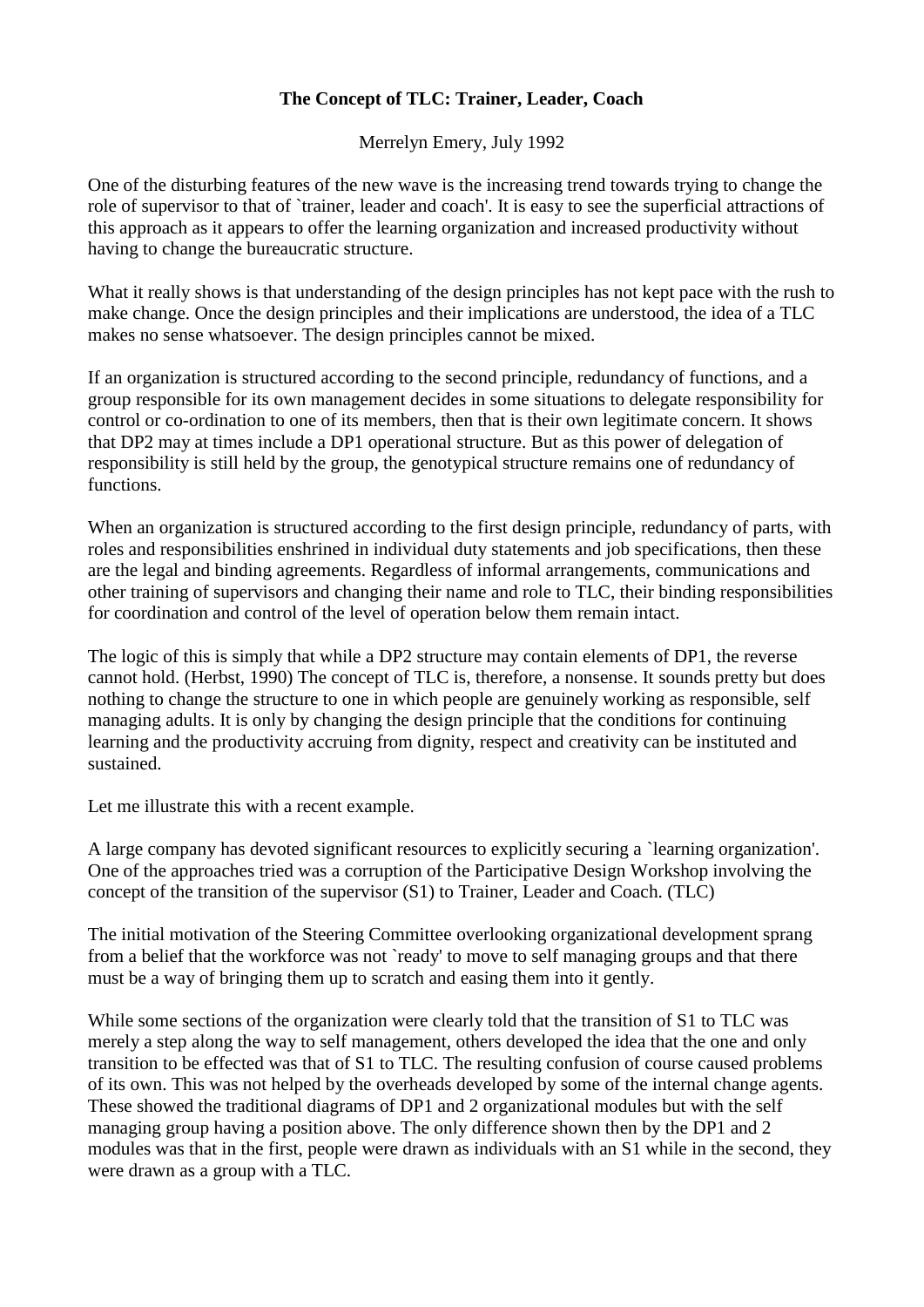Because this is recommended by some prestigious consultants, no thought had been given to the practical consequences of introducing such a distortion. Nor did those advocating this approach warn of any of the quite predictable contradictions and problems involved. Much time and money had been spent on training to turn the S1s into TLCs.

The practical problems appeared immediately after implementation began. During a meeting of managers from one part of the organization, one after another of the managers reported various forms of standoff and disaffection between the so called self managing groups and their TLCs. Even the managers who were in favour of retaining the concept of TLCs reported increasing problems.

I also attended a meeting of a so called self managing group whose implementation began on 6 April. I met with them in the afternoon of 18 June after they had spent most of the day evaluating their experience and judging the situation to be untenable. All of the problems were documented and they bore no ill against their TLC, wishing instead to protect her from having to expose and report on the unworkability of the design.

Just a few moments analysis shows that the notion of TLC involves two problems:

## **Problem 1**

The roles of leaders and trainers or teachers are quite different, to say nothing about the role of a `coach'. The skills and behaviours required of them are quite different and in some instances would be in conflict. To have all of these rolled into the one person at the same time is clearly a source of confusion and unfulfilled expectations.

## **Problem 2**

The concept of TLC induces a crisis of responsibility. A self managing group is clearly told that it is responsible for its own coordination, control and outputs. But the ex- S1, TLC placed as either `team leader', coach or trainer, is just as clearly still in a higher level of the hierarchy or placed in a position of responsibility *for the team.* **Who then is responsible?**

These problems were perceived by those put into the position of this pseudo self management. Different managers had variously communicated to either TLCs or the groups creating further confusion and generally getting people's backs up. Workers who believed they had been constituted as responsible self managing groups felt betrayed when managers communicated only with TLCs. Despite all the training and encouragement to be warm fuzzies, some TLCs realized they still had responsibility for the groups and continued behaving like S1s. Communications handed down to TLCs were selectively not being passed on just as happens in a usual bureaucratic structure. They and their like minded managers worked to discourage further moves towards self management.

In the Participative Design workshop we ran for this organization with four teams, the workers and TLCs had as usual, no problems dealing with clear, accurate explanations of DP1 and 2. Not did they have any problems designing workable DP2 solutions. Recognizing the experience carried by TLCs, they designed structures using genuinely self managing groups with self managing groups of previous TLCs as resources.

They thus created group to group relationships of symmetrical dependence between different levels of a functional hierarchy rather than continuing the one to one relation of asymmetrical dominance of an S1 to subordinate or the utter confusion of a TLC to a so called self managing group.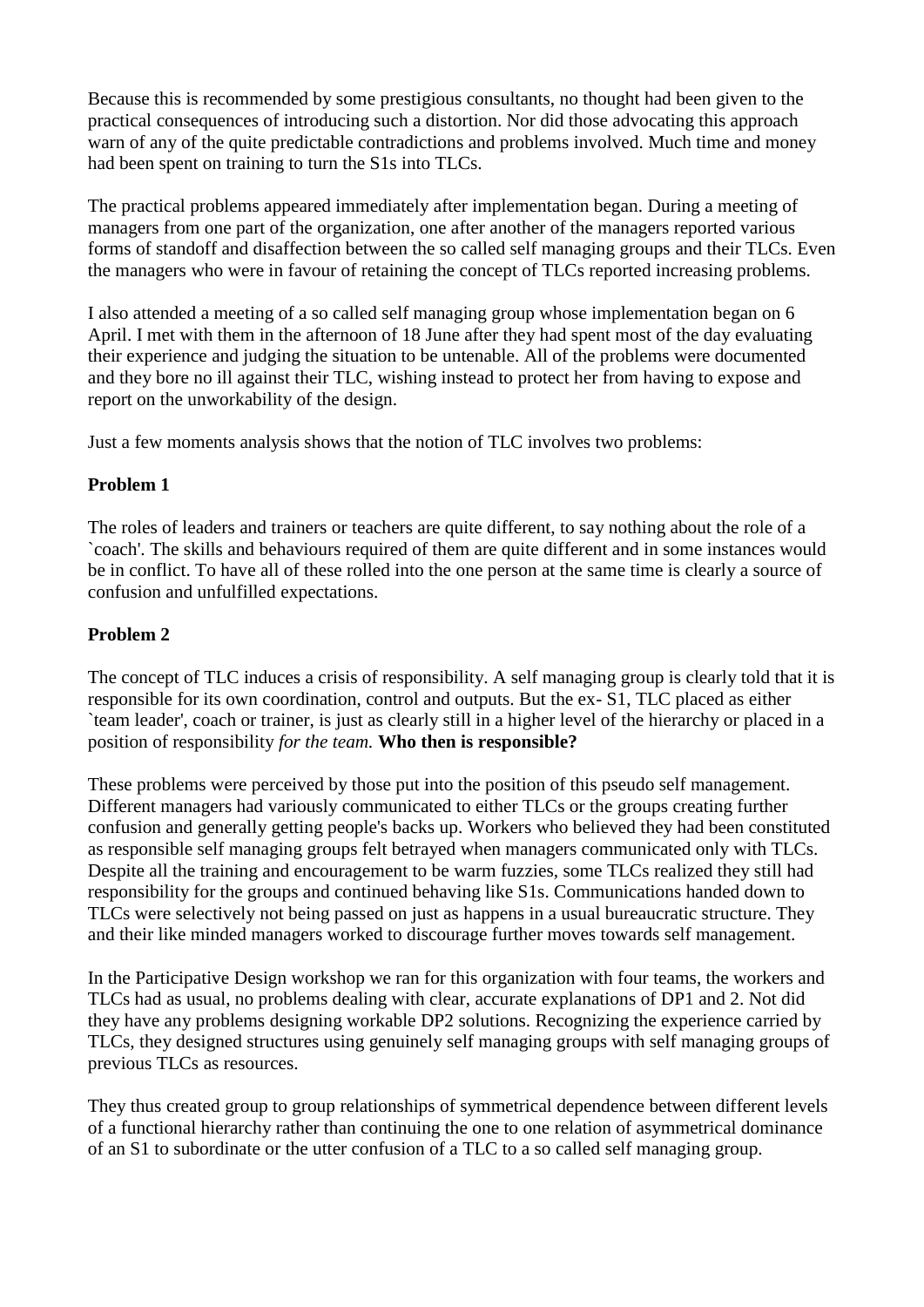This example highlights one of the critical differences between introducing change through the PD workshop and other more diffuse methods. The PD workshop specifically includes a third part in which the groups go back over their skills matrix to determine and make explicit the training required to make their design work. These requirements may range from nil to a few needing only informal training on the job to some involving external formal courses.

This sequence of arriving at the best design followed by spelling out their various training requirements leaves the group in control of future training. Training on the job which in many cases is no more than experienced members providing greater experience of some tasks for other members makes it clear that no one person in the group or section has all the experience, knowledge or expertise in training to be the `trainer'.

If education or training off the job is required, the group simply goes to management with its analysis and negotiates the schedule for that.

Without these steps, it is easy to look at a design and simply say that training is required, particularly so if the design process has been under the control of a manager or a consultant. This automatically leads to the conclusion that `the workers are not ready for self management' which further leads to the need for a `trainer', leader or coach. Such externally based designs and perceptions, and even PD workshops which finish with the design rather than the third stage of working through the requirements raised by the design, leave the loophole into which the concept of TLC may be plugged.

When the full working through of the design and its implications remain under the control of the group, such a concept never arises.

In reporting my experiences and discussing these issues with managers and the Steering Committee, I recommended that in pursuing their vision and values they should not attempt to introduce TLCs into other parts of the organization. I explained that what I had seen in other sections was a workforce who was more than ready and willing to be responsibly self managing. It then became clear that the concept of TLC had been seen by some as a way of avoiding the hard work of genuine democratization towards a `learning organization'. Some admitted they could not even conceive of an organization without supervisors. This is, of course, a result of the belief that oneself is the only responsible human in the world. In management circles it translates into the belief that workers are by definition irresponsible and must come under constant supervision.

But as workers know themselves to be responsible, we have here the foundation of the `them and us' syndrome. This is accentuated when workers have been fully trained and many in this organization had been. Today's workforce is increasingly well educated and sophisticated in analysis of social systems. It is common for them to express their perception of the discrepancy between being treated as responsible adults in their family and community life and as children at work. Renaming S1s as TLCs does nothing to bridge this gap.

The concept of TLC is nothing more than a modern version of the old *Human Relations* theory. It does not address the fundamental structural changes which bring learning, responsible adult behaviour and productivity. It is a con because it pretends to be something which it is not and to deliver something which it can't.

This is certainly not the first time the concept of TLC has been criticized or found not to work. It is fashionable today to advocate or at least turn a blind eye to advocacy of the concept of TLCs. But those who do this should be aware that such behaviour is detrimental to the people involved, the